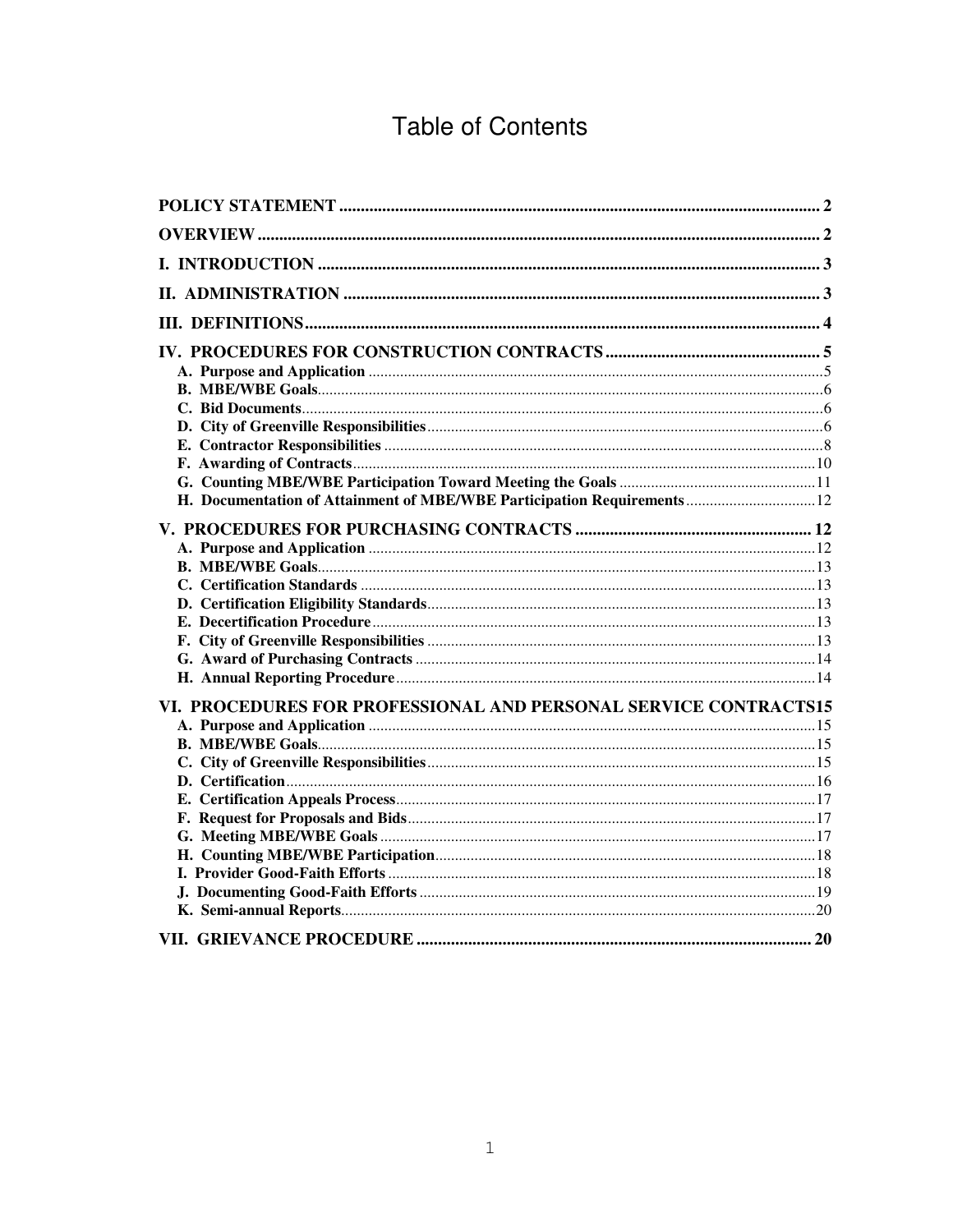#### *POLICY STATEMENT*

It is the policy of the City of Greenville to provide minorities and women equal opportunity for participating in all aspects of the City's contracting and procurement programs, including but not limited to, construction projects, supplies and materials purchase, and professional and personal service contracts.

## *OVERVIEW*

The City of Greenville Minority and Women Business Enterprise Program (M/WBE) is a voluntary goals program in construction, purchasing, and professional and personal services based on "good-faith efforts". These goals are established for a three-year period and achievement will be evaluated annually.

The goals of the City for utilization of minority and women business enterprises are:

| Minority business participation in supplies and materials purchases. 2%   |
|---------------------------------------------------------------------------|
| Women business participation in supplies and materials purchases2%        |
| Minority business participation in professional and personal services. 4% |
| Women business participation in professional and personal services. 4%    |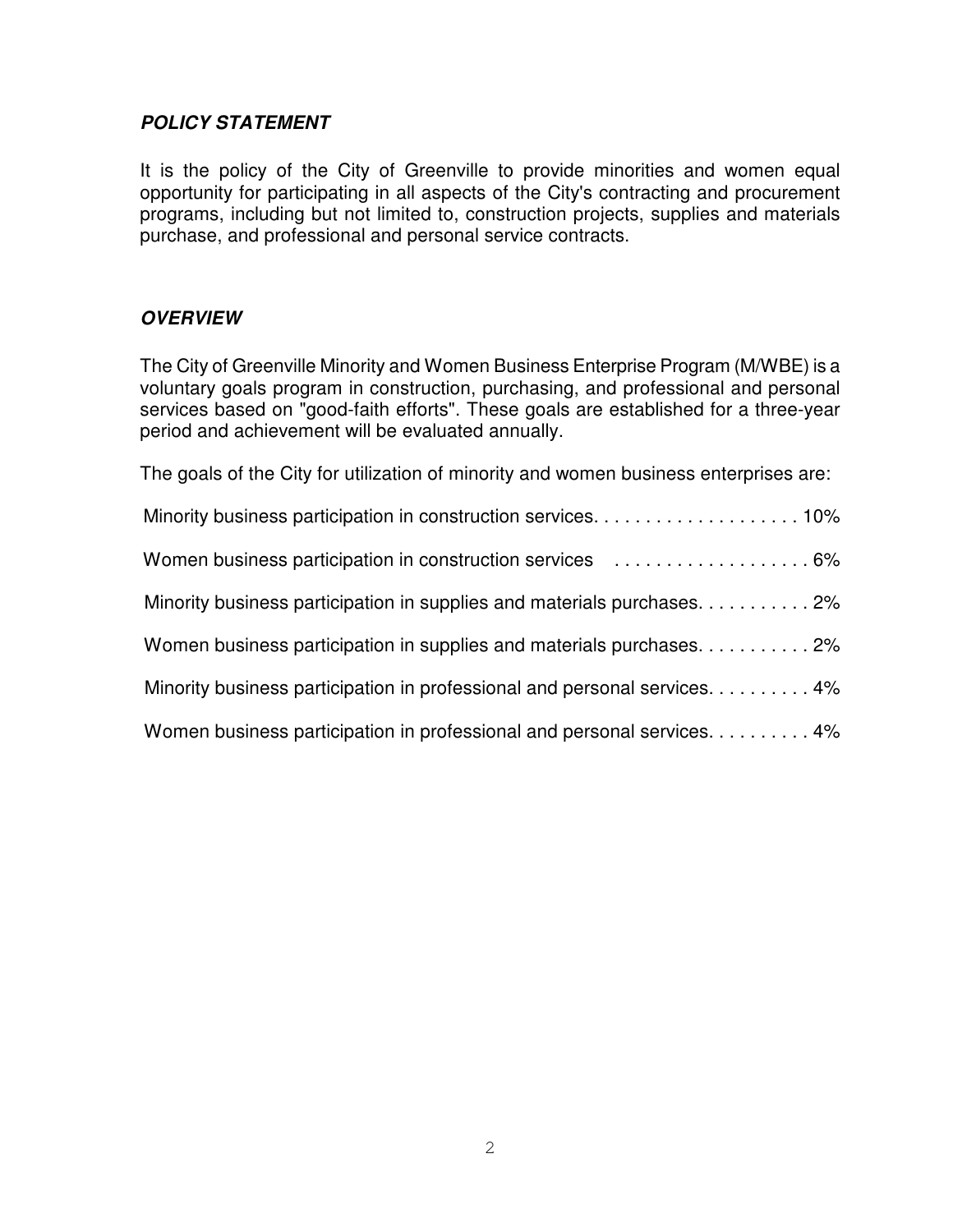## *I. INTRODUCTION*

Efforts have been made by the City's staff to increase the amount of business the City awards to minority and women owned businesses. These efforts have produced minimal results.

In 1989, the North Carolina General Assembly amended G.S. 143-128 requiring the establishment of "verifiable percentage goals for minority business participation in contracts for the erection, construction, alteration or repair of public buildings" where the cost exceeded \$100,000.

Cities and other governmental bodies were to adopt a verifiable goal for participation by minority businesses after notice and public hearing. On December 11, and December 12, 1989, the City of Greenville adopted an interim Minority Business Enterprise Participation Plan with a goal of ten (10) percent participation by minority individuals and businesses until a sufficient factual database was collected to establish verifiable goals.

The City of Greenville conducted a Utilization Study of minority businesses in the City's purchasing programs based on an appropriate pool of qualified M/WBEs. The City of Greenville contracted with the North Carolina Institute of Minority Economic Development to assist the City in establishing a verifiable Minority and Women Business Enterprise Goals Program based on the statistical evidence of the study. The minority and women business goals' guidelines developed and recommended do not require nor provide for racially based set-asides; rather they require good-faith effort by both local government and contractors to recruit and select minorities and women businesses, consistent with North Carolina Statues and the Constitution of the United States as interpreted by the **Croson Decision.**

## *II. ADMINISTRATION*

The City Manager is authorized to take all usual and legal administrative actions necessary to implement this Plan. The ultimate responsibility for the MBE/WBE Plan's administration is assigned to the City Manager. The City Manager is either to be personally responsible or to designate a specific person to coordinate and manage this Plan. The City Manager or his designee is responsible for determining whether a contractor has complied with the provisions of this Plan or has shown good-faith effort to do so. Except for those staff services specifically assigned by this Plan to other departments, the heads of departments responsible for construction, procurement of services and materials shall be responsible to the City Manager or his designee and shall cooperate with the City Manager in implementing this Plan.

The M/WBE Plan shall apply to all contracts for construction, supplies, and services as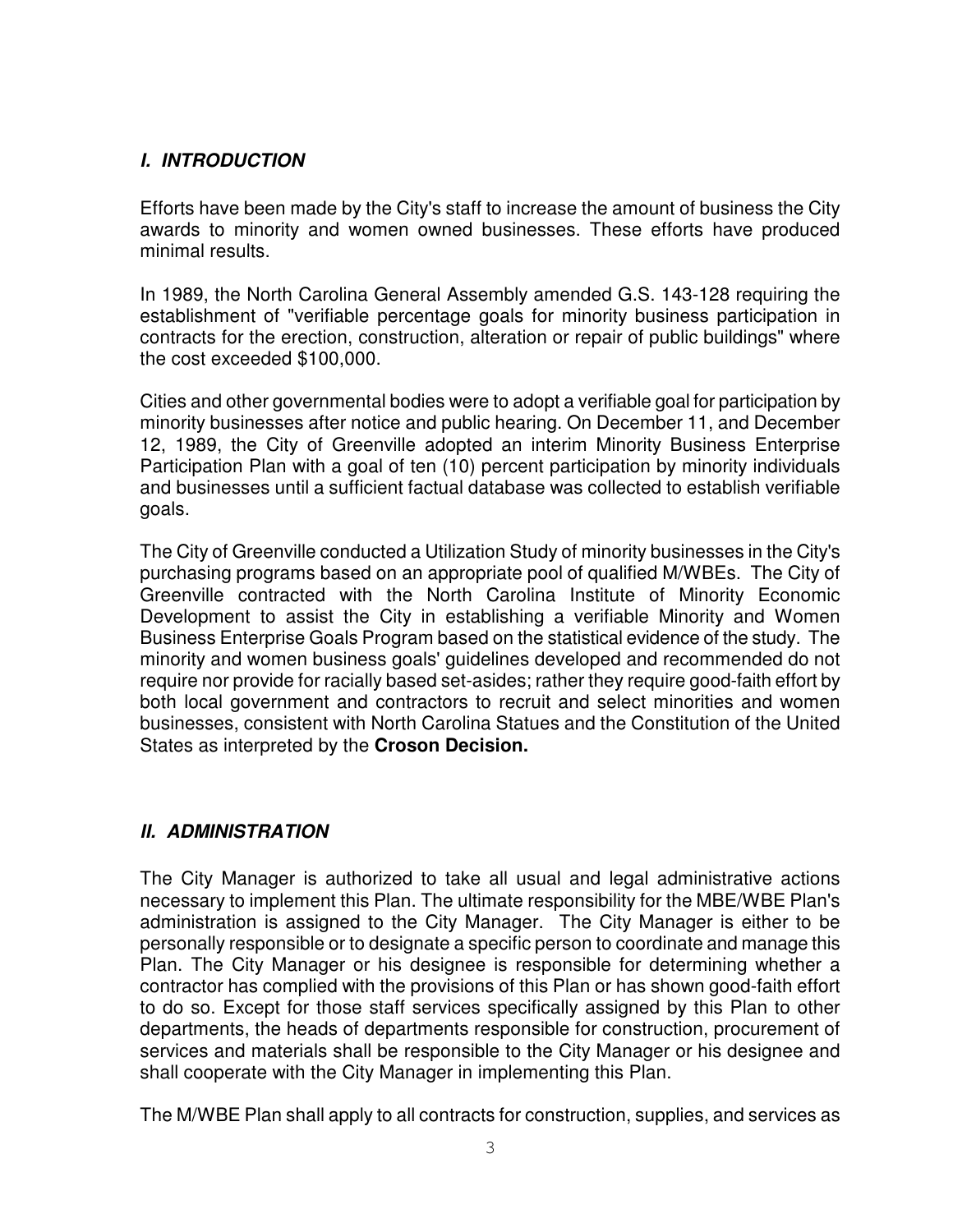specified in Sections IV through VI. The provisions of this Plan take precedence over any other department plans or procedures in conflict herewith, except specific requirements mandated by terms or conditions of agreements in force between the City and the federal government or the State of North Carolina that require different procedures than those described in this Plan. This Plan will be evaluated at the end of three years to determine its effectiveness and what adjustments are required.

## *III. DEFINITIONS*

**Affirmative Action** - Specific steps to eliminate discrimination and efforts to ensure nondiscriminatory results and practices in the future, and to fully involve minority business enterprises and women business enterprises in contracts and programs.

**Bidder/Participant** - Any person, firm, partnership, corporation, association, or joint venture seeking to be awarded a public contract or subcontract.

**Contract** - A mutually binding legal relationship or any modification thereof obligating the seller to furnish equipment or service, including construction and leases, and obligating the buyer to pay for them.

**Contractor** - Any person, firm, partnership, corporation, association, or joint venture that has been awarded a public contract or lease, including every subcontract on such a contract.

**Discrimination** - To distinguish, differentiate, separate and/or segregate on the basis of age, race, religion, color, sex, national origin, handicap and/or veteran status.

**Equipment** - Includes materials, supplies, commodities, and apparatus.

**Goal** - A voluntary percentage or quantitative objective.

**Joint Venture** - An association of two or more businesses to carry out a single business enterprise for profit, for which purpose they combine their property, capital, efforts, skills, and knowledge.

**Lessee** - A business that leases, or is negotiating to lease, property from the City or equipment or services to the City of Greenville, or to the public on City property.

**Minority** - A person who is a citizen or lawful permanent resident of the United States and who is:

a. Black (a person having origins in any of the black racial groups of Africa);

b. Hispanic (a person of Mexican, Puerto Rican, Cuban, Central or South American, or other Spanish culture or origin, regardless of race);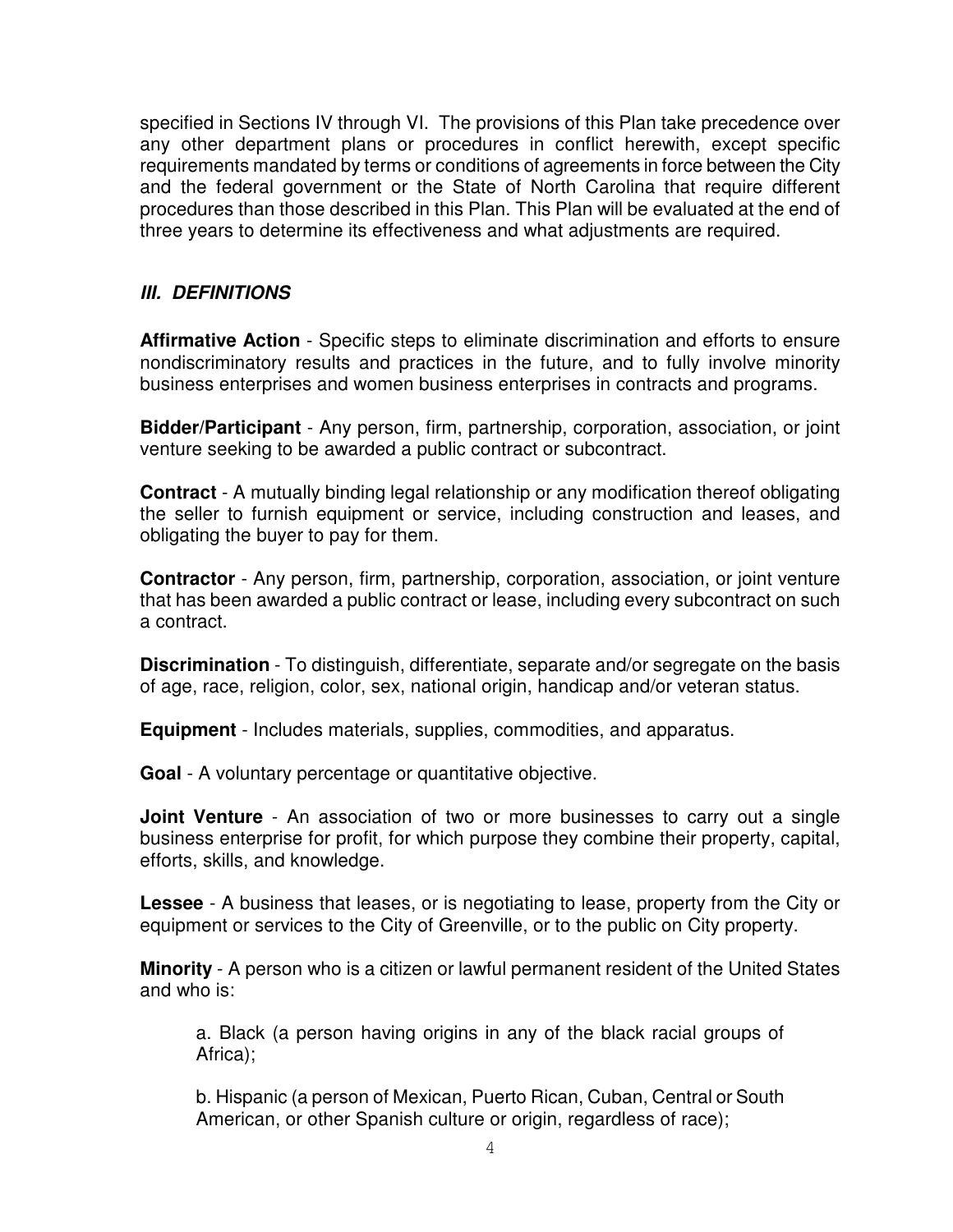c. Portuguese (a person of Portuguese, Brazilian, or other Portuguese culture origin, regardless of race);

d. Asian (a person having origins in any of the original people of the Far East, Southeast Asia, the Indian sub-continent, or the Pacific Islands); and

e. American Indian and Alaskan Native (a person having origins in any of the original people of North America).

**MBE/WBE** - Any minority or women business enterprise.

**Minority or Women Business Enterprise (MBE/WBE)** - A business that is at least fifty-one (51) percent owned and controlled by minority group members or women. An MBE/WBE is **bona fide** only if the minority group or female ownership interests are real and continuing and not created solely to meet the MBE/WBE requirement. In addition, the MBE/WBE must itself perform satisfactory work or services or provide supplies under the contract and not act as a mere conduit. In short, the contractual relationship must also be **bonafide.**

# *IV. PROCEDURES FOR CONSTRUCTION CONTRACTS*

# **A. Purpose and Application**

1. The general purpose of this Program is to help develop and support Minority and Women Business Enterprises (MBE and WBE) by providing opportunities for participation in the performance of all construction contracts financed entirely with City funds.

2. This Program shall apply to construction contracts when the City's estimated contract cost is \$50,000 or more, except when a contract is exempt from competitive bidding under the General Statutes of North Carolina. Contracts between \$5,000 and \$50,000 that are negotiated will also be covered.

3. Where contracts are financed in whole or in part with federal or state funds, including grants, loans, or other funding sources containing MBE and WBE Programs, the City will, where permitted by the grantor, meet the program requirements with the highest MBE/WBE goals. The City Manager will be responsible for monitoring the Program to ensure the goals are met.

4. Since City construction contracts are prepared and administered by the Engineering Department and various other departments, each of these departments shall prepare such departmental procedures for bidding and outreach as are required to implement this Program.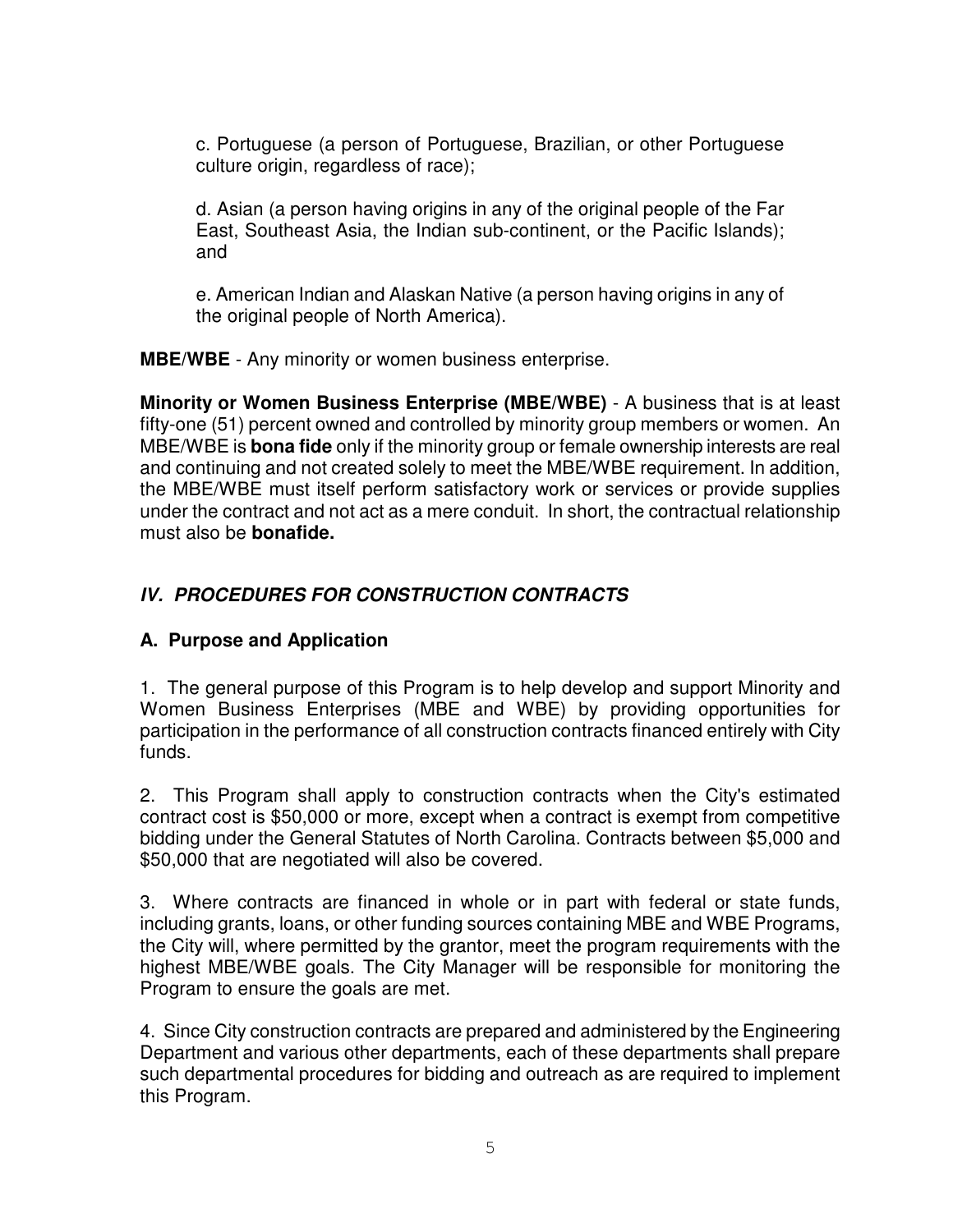a. Within ninety (90) days of City approval of this Program, appropriate staff and equipment will be in place for full implementation.

b. The departmental procedures and contract provisions shall be in effect for all bid documents issued after the date of the City's approval.

## **B. MBE/WBE Goals**

1. To implement the purpose of this Program, the goal shall be to award at least ten (10) percent of the total of all construction contract award amounts in each fiscal year in each department to MBE firms and at least six (6) percent to WBE firms.

2. The City Manager and/or M/WBE Program Coordinator may determine that higher or lower goals are appropriate on a project-by-project basis, where it can be shown that the type, size, or location of the project will affect the availability of MBE and WBE firms, so long as the aggregate of all contracts does not lower the annual goals.

# **C. Bid Documents**

1. Bidders shall submit MBE/WBE information with their bids. Such information shall be subject to verification by the City prior to the awarding of the contract. The information shall include names of MBE/WBEs to be used and the dollar value of each such MBE/WBE transaction.

2. Contractors, subcontractors, suppliers, or MBE/WBE members of a joint venture intended to satisfy the City MBE/WBE goals shall be certified by the State Department of Transportation (DOT) or shall be listed on another Public Agency certified list. The City may accept any of the following as alternate sources of certified MBEs and WBEs:

a. Listing in a City or certified registry established in accordance with Section IV, D(2) of this Plan.

b. A self-certification form for a MBE/WBE or a MBE/WBE member of a joint venture not already listed in the Registry or certified by the State.

c. Evidence of certification or the self-certification form submitted to the City at or before the bid opening.

# **D. City of Greenville Responsibilities**

1. **MBE/WBE Registry** - The City will establish and maintain a registry of certified Minority and Women Business Enterprises. The purpose of the registry is to provide a resource for prime bidders on City construction projects who intend to solicit bids from MBE and WBE subcontractors and suppliers to meet the City's MBE and WBE goals.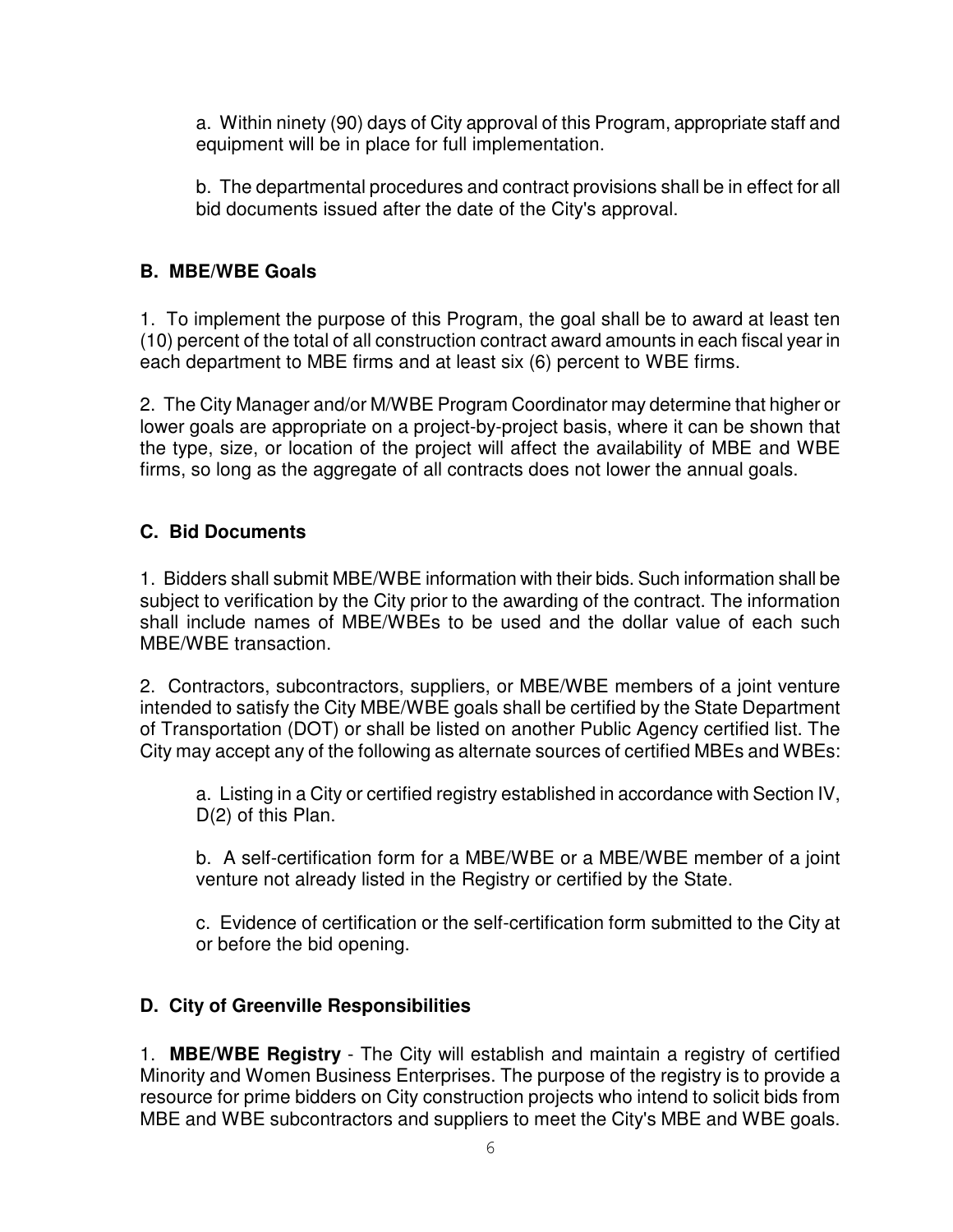The registry will not constitute a recommendation or endorsement of any listed firm. The registry will be developed and maintained by advertising at least annually, for letters of interest from MBE and WBE firms and community organizations wishing to be included in the registry and notified of construction contracts and sole source contracts (one source). Advertisements will be placed in at least one newspaper of general circulation and in at least one minority newspaper in the state.

## 2. **Certification** –

a. The certification process will involve submission of a completed City certification form or inclusion on another acceptable public agency registry. All businesses must be recertified every twenty-four (24) months. The submitted form will be subject to approval by the City Manager or his designee. The City may accept proof of certification from the following:

- **\*** North Carolina Department of Transportation
- **\*** North Carolina Department of Administration
- **\*** Other North Carolina cities with established certification procedures

b. Certification decisions made by the City can be appealed by the applicant or a third-party challenger. Protests must be delivered to the M/WBE Office in writing or forwarded to the City Manager's Office. MBE/WBE applicants for certification with the City are allowed ten (10) days after the receipt of the certification decision to protest. A third-party challenge can be submitted at any time. Written protests will be reviewed by the City Manager, who will render a final decision.

## 3. **Certification Eligibility Standards** –

a. The eligibility of a business is determined by the ownership and control of the business.

b. An eligible Minority Business Enterprise owner is a citizen or lawful permanent resident of the United States, a member of a recognized ethnic or racial group, and fifty-one (51) percent owner of the business.

The eligible ethnic or racial groups are:

- **\*** Black
- **\*** Hispanic
- **\*** Portuguese
- **\*** Asian/Pacific Islander
- **\*** American Indian/Alaskan Native
- c. An eligible Women Business Enterprise owner is a citizen or lawful resident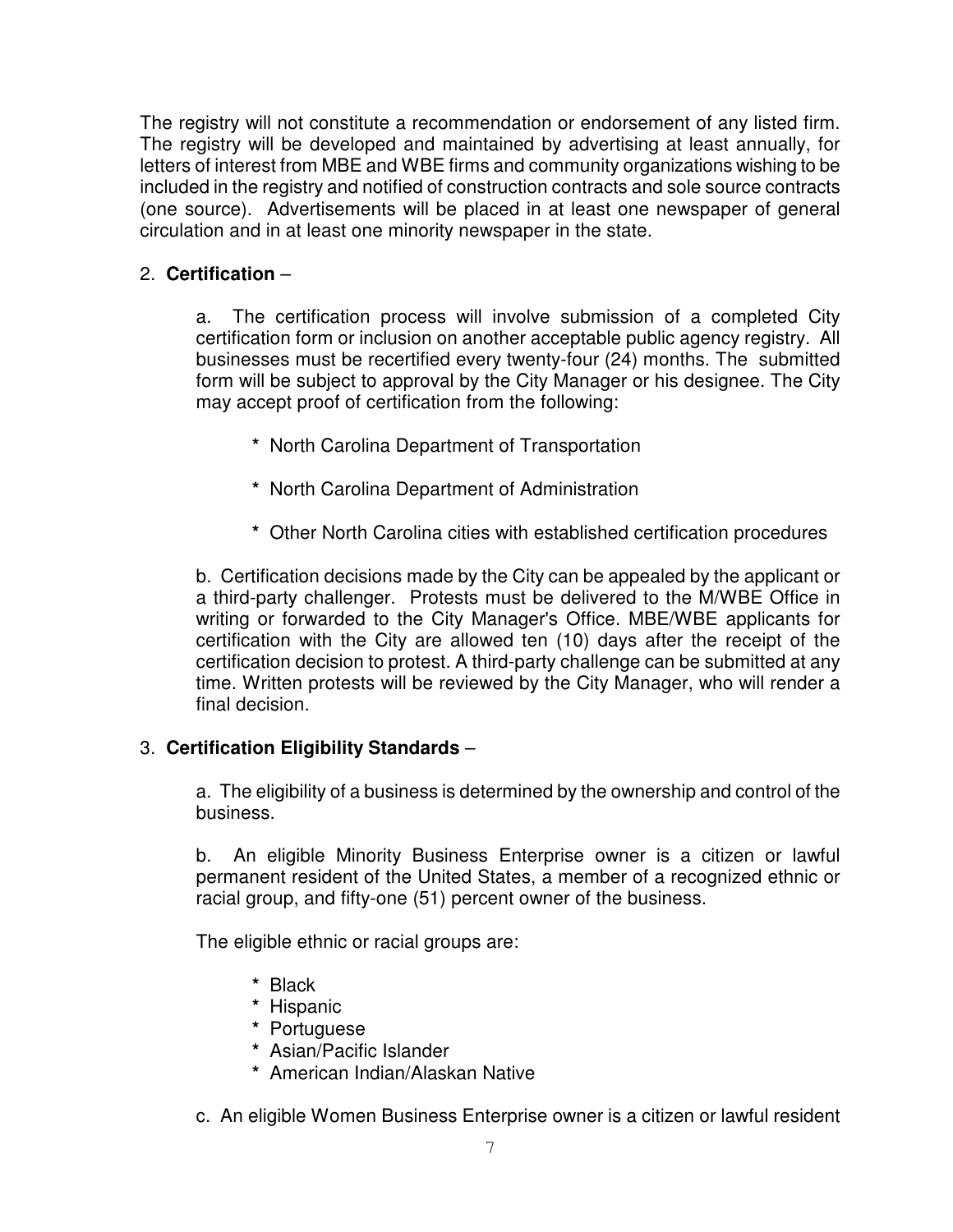of the United States and a fifty-one (51) percent owner of the business and is female.

4. **Decertification Procedures** - A firm certified as a MBE/WBE may be decertified by the City Manager or his designee after an investigation and hearing for any one of the following reasons:

a. Change of Status - The City Manager or his designee may decertify a MBE/WBE if he finds that the ownership or control of the business changes so that the business no longer meets the requirements of Section IV, D(3) (b) and (c) above.

b. Failure to comply with the MBE/WBE Plan - The certification of a business as a MBE/WBE may be revoked by the City Manager or his designee if he finds any of the following conditions:

1. That a business has submitted inaccurate, false or incomplete information to the City;

2. That in performance of a contract, a business has failed to comply with requirements of the contract with the City;

3. That in performance of a contract, a business has failed to comply with MBE/WBE requirements of a contract established by a contractor with the City in response to City requirements; or

4. That a business has otherwise failed to comply with the provisions of this MBE/WBE Plan.

c. Appeal of Decertification - A business may appeal a determination to decertify as a MBE/WBE by utilizing the procedures described in Section IV, D(2) above.

5. **Pre-bid Conference -** The City may hold a pre-bid conference on all formal bid contracts for all prospective bidders, subcontractors, and MBE/WBEs for the purpose of explaining the provisions of the MBE/WBE Plan, the process for bidding, and the contract to be performed. Available data on MBE/WBEs interested and/or capable of engaging in the prospective contract shall be made available to prospective bidders, contractors, and subcontractors.

## **E. Contractor Responsibilities**

1. The contractor (bidder) shall make good-faith efforts to encourage participation of MBE/WBEs in projects prior to submission of bids in order to be considered as a responsive bidder. A good-faith effort shall include, at a minimum, specific affirmative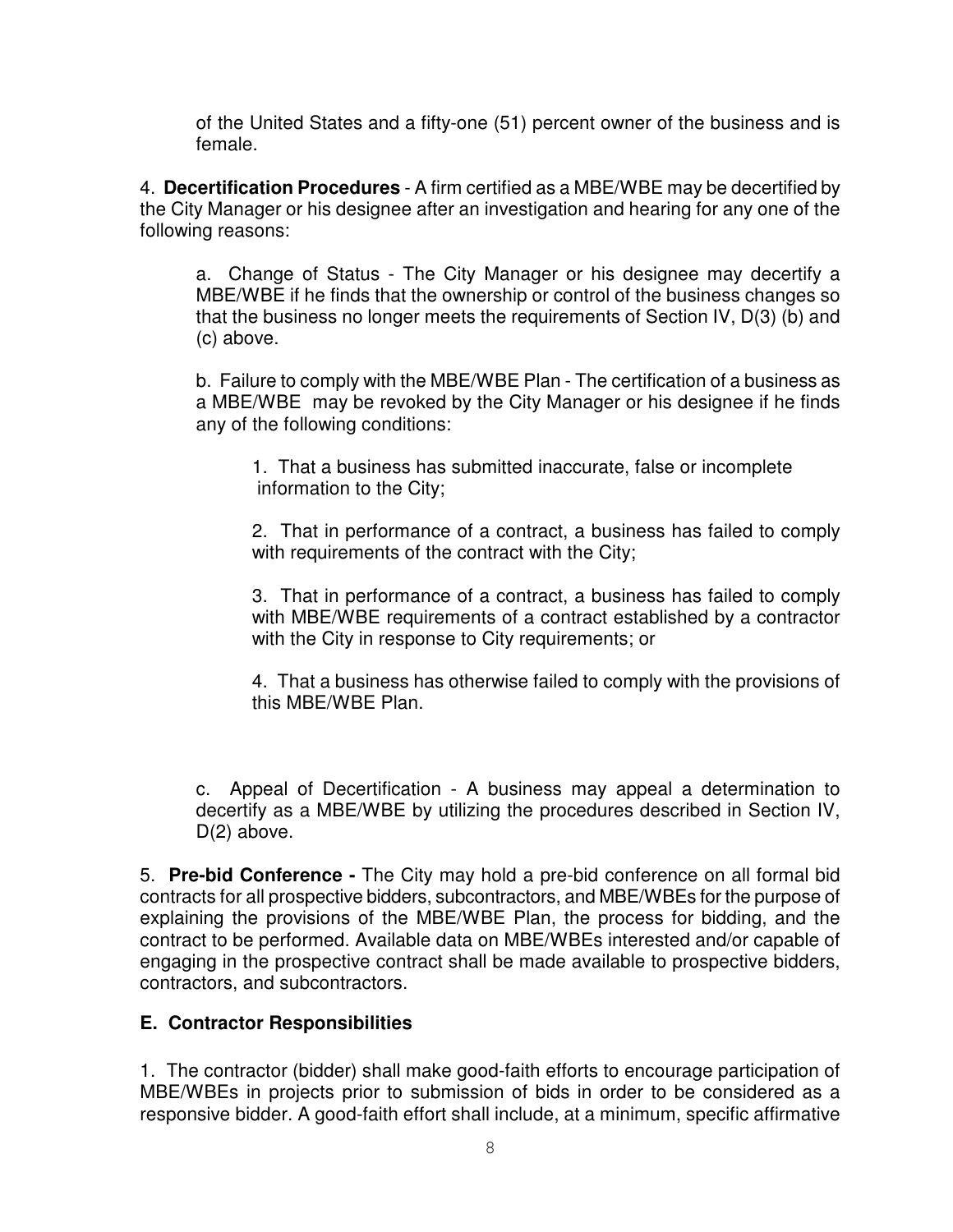action steps and complete documentation thereof. The following list of factors to determine good-faith effort is not exclusive or exhaustive:

a. Whether the bidder attended any presolicitation or pre-bid meetings, if scheduled by the City;

b. Whether the bidder identified and selected specific items of the project for which the contract could be performed by Minority and/or Women Business Enterprises, to provide an opportunity for participation by those enterprises (including, where appropriate, breaking down contracts into economically feasible units to facilitate MBE/WBE participation);

c. Whether the bidder advertised, a reasonable time before the date the bids are opened, in one or more daily or minority weekly newspapers or trade associations (i.e., N.C. Minority Business Association), trade journals, or other media;

d. Whether the bidder provided mail notice of his or her interest in bidding on the contract to at least three (3) Minority or Women Business Enterprises (for each identified sub-item of the contract) licensed to provide the specific items of the project a reasonable time prior to the opening of bids;

e. Whether the bidder provided interested Minority and Women Business Enterprises with information about the plans, specifications, and requirements for the selected subcontracting or material supply work;

f. Whether the bidder contacted the City's M/WBE Office for assistance in identifying minority and women businesses certified with the City and three (3) approved public agencies as referenced in Section IV, D(2)a;

g. Whether the bidder negotiated in good-faith with Minority or Women Business Enterprises and did not unjustifiably reject as unsatisfactory bids prepared by and Minority or Women Business Enterprises, as defined by the City;

h. Whether the bidder, where applicable, advised and made efforts to assist interested Minority and Women Business Enterprises in obtaining bonds, lines of credit, or insurance required by the City or contractor;

i. Whether the bidder's efforts to obtain Minority and Women Business Enterprise participation could reasonably be expected by the City to produce a level of participation sufficient to meet the goals of the City.

Bidders are cautioned that even though their submittal indicates they will meet the MBE/WBE goals, they should document their good- faith efforts and be prepared to submit this information to protect their eligibility for award of the contract in the event the City questions whether the good-faith requirement has been met.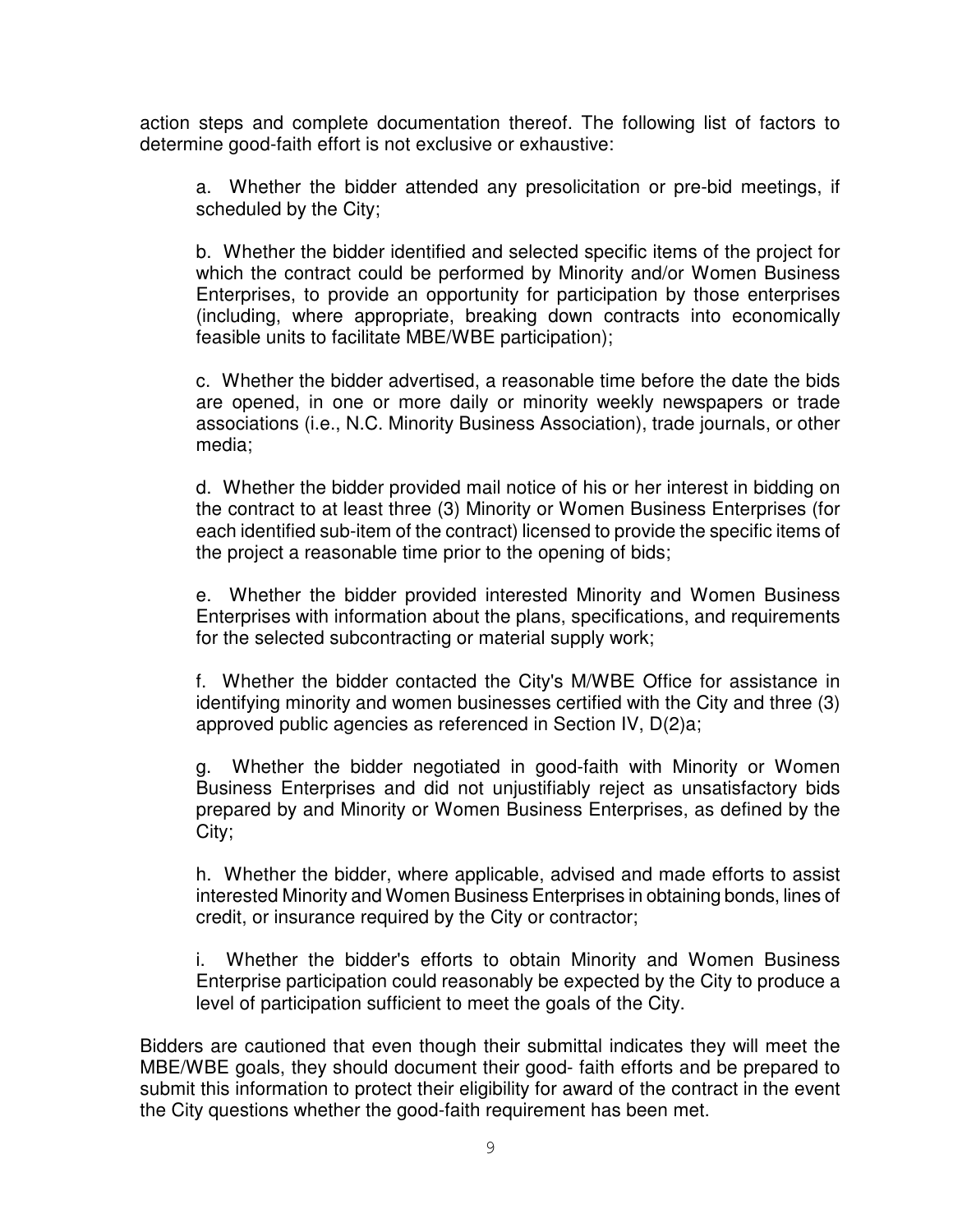2. Performance of MBE and WBE Subcontractors and Suppliers - The MBE/WBEs listed by the contractor on the Schedule of MBE/WBE Participation, which are determined by the City to be certified, shall perform the work and supply the materials for which they are listed unless the contractor has received prior written authorization from the City to perform the work with other forces or to obtain the materials from other sources.

The contractor shall enter into and supply copies of fully executed subcontracts with each MBE/WBE listed on the "Bidder MBE/WBE Information" form to the City's M/WBE Program Coordinator after award of the contract and prior to the issuance of a Notice to Proceed. Any amendments to the subcontracts shall be submitted to the M/WBE Office within five (5) days of execution.

Authorization to utilize other forces or sources of materials may be requested for the following reasons:

a. The listed MBE/WBE, after having had a reasonable opportunity to do so, fails or refuses to execute a written contract, when such written contract, based upon the general terms, conditions, plans and specifications for the project, or on the terms of such subcontractor's or supplier's written bid, is presented by the contractor.

b. The listed MBE/WBE becomes bankrupt or insolvent.

c. The listed MBE/WBE fails or refuses to perform his/her subcontract or furnish the listed materials.

d. The work performed by the listed subcontractor is unsatisfactory according to industry standards and is not in accordance with the plans and specifications; or the subcontractor is substantially delaying or disrupting the progress of the work.

#### **F. Awarding of Contracts**

1. If a construction contract is to be awarded, it shall be awarded in accordance with North Carolina General Statutes to the lowest responsible bidder who complies with all of the prescribed requirements and either:

a. Made a good-faith effort to comply with these goals and requirements before the time bids are opened as described above. Where a good-faith effort is claimed by the apparent lowest responsible bidder, the bidder shall be required to submit documentation WITHIN TWENTY-FOUR (24) HOURS OF THE CITY'S NOTIFICATION, which in most instances will occur the day of bid opening to show that the criteria for good-faith efforts have been met, or

b. Once a firm is determined to be an eligible MBE/WBE, and before the contract is awarded, the total dollar value to be paid to the MBE/WBE shall be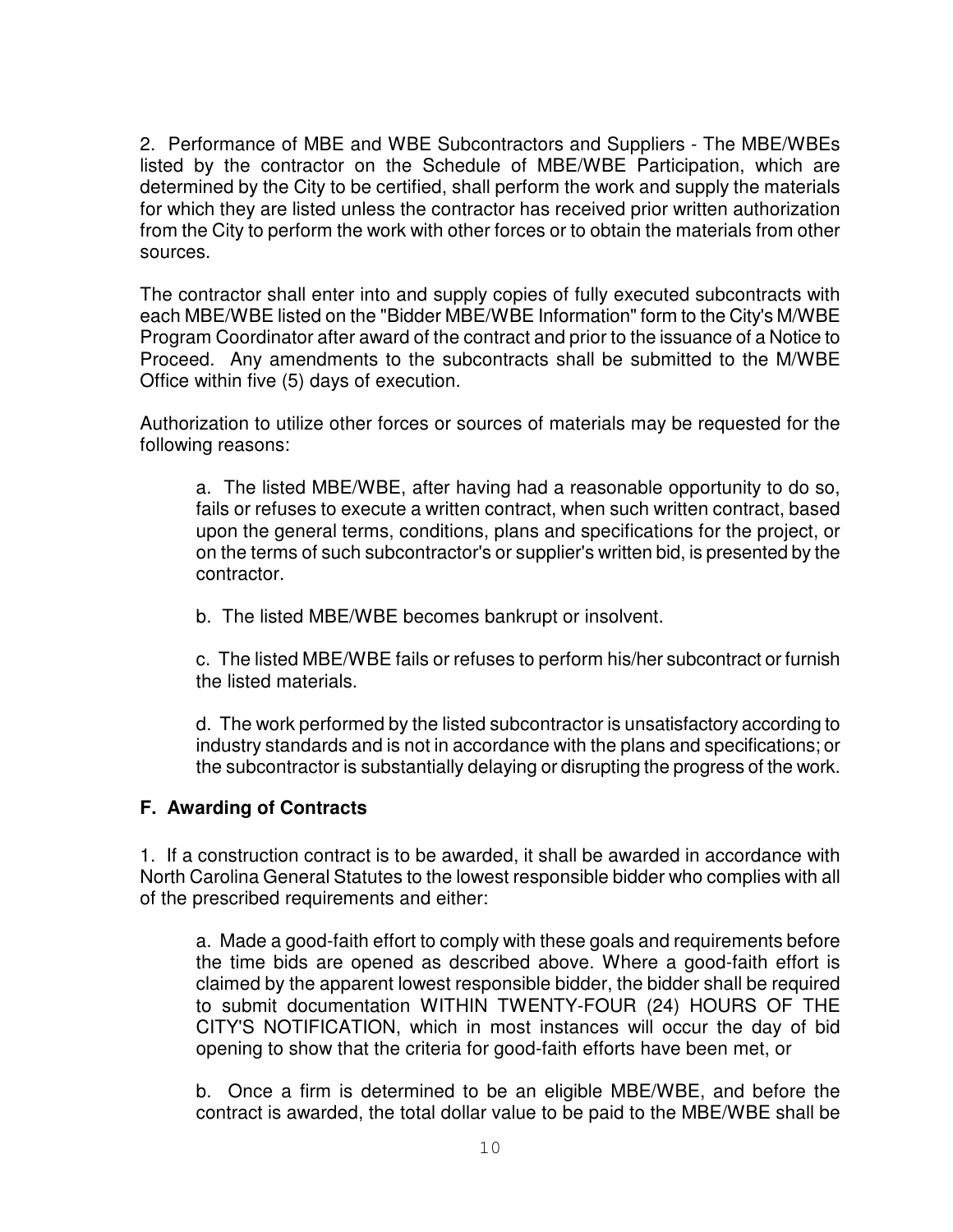evaluated by the M/WBE Office to ensure that it is in accordance with the bidder's proposal.

If the evaluation shows that the bidder has misrepresented MBE/WBE participation or has not made a good-faith effort to meet the contract goals for MBE and WBE participation, the bidder may be disqualified.

## **G. Counting MBE/WBE Participation Toward Meeting the Goals**

The degree of participation by MBE/WBE contractors, subcontractors, suppliers, or joint-venture partners in contract awards shall be counted in the following manner:

1. Once a firm is determined to be an eligible MBE/WBE contractor in accordance with this Plan, the total dollar value of the contract awarded to the MBE/WBE is counted as participation.

2. The goals can be met by any certified MBE/WBE contractor, subcontractor, supplier, trucker, or joint-venture partner as listed in the City and agency directory. All MBE/WBEs used to meet the goal must be certified by the City or an approved agency at the time of bid opening. Only certified firms listed in the directory can be counted toward the goal. The standard for certification is set forth in this Plan.

3. The total dollar value of a contract with a business owned and controlled by a minority woman is counted toward either the minority goal or the goal for women, but not toward both. The contractor or City employing the firm may choose the goal to which the value is applied.

4. In the case of a joint venture, the joint venture recipient or contractor may count toward its MBE/WBE goals a portion of the total dollar value of the contract that the MBE/WBE partner's participation in the joint-venture represents. Credit will be given equal to the minority partner's percentage of ownership in the joint venture. A MBE/WBE joint-venture partner must be responsible for a clearly defined portion of the work to be performed in addition to satisfying requirements for ownership and control.

5. A recipient or contractor may count toward its MBE/WBE goals only expenditures to MBE/WBEs whose ownership interests are real and continuing and not created solely to meet the City's goals for participation, and that perform a commercially useful function in the work of a contract. A MBE/WBE is considered to perform a commercially useful function when it is responsible for execution of a distinct element of the work of a contract and carries out its responsibilities by actually performing, managing, and supervising the work involved. To determine whether a MBE/WBE is performing a commercially useful function, the M/WBE Office shall evaluate the amount of work subcontracted, industry practices, and other relevant factors. Consistent with normal industry practices, an MBE/WBE may enter into subcontracts. If a MBE/WBE contractor subcontracts a significantly greater portion of the work of the contract than would be expected on the basis of normal industry practices, the MBE/WBE shall be presumed not to be performing a commercially useful function. Evidence to rebut this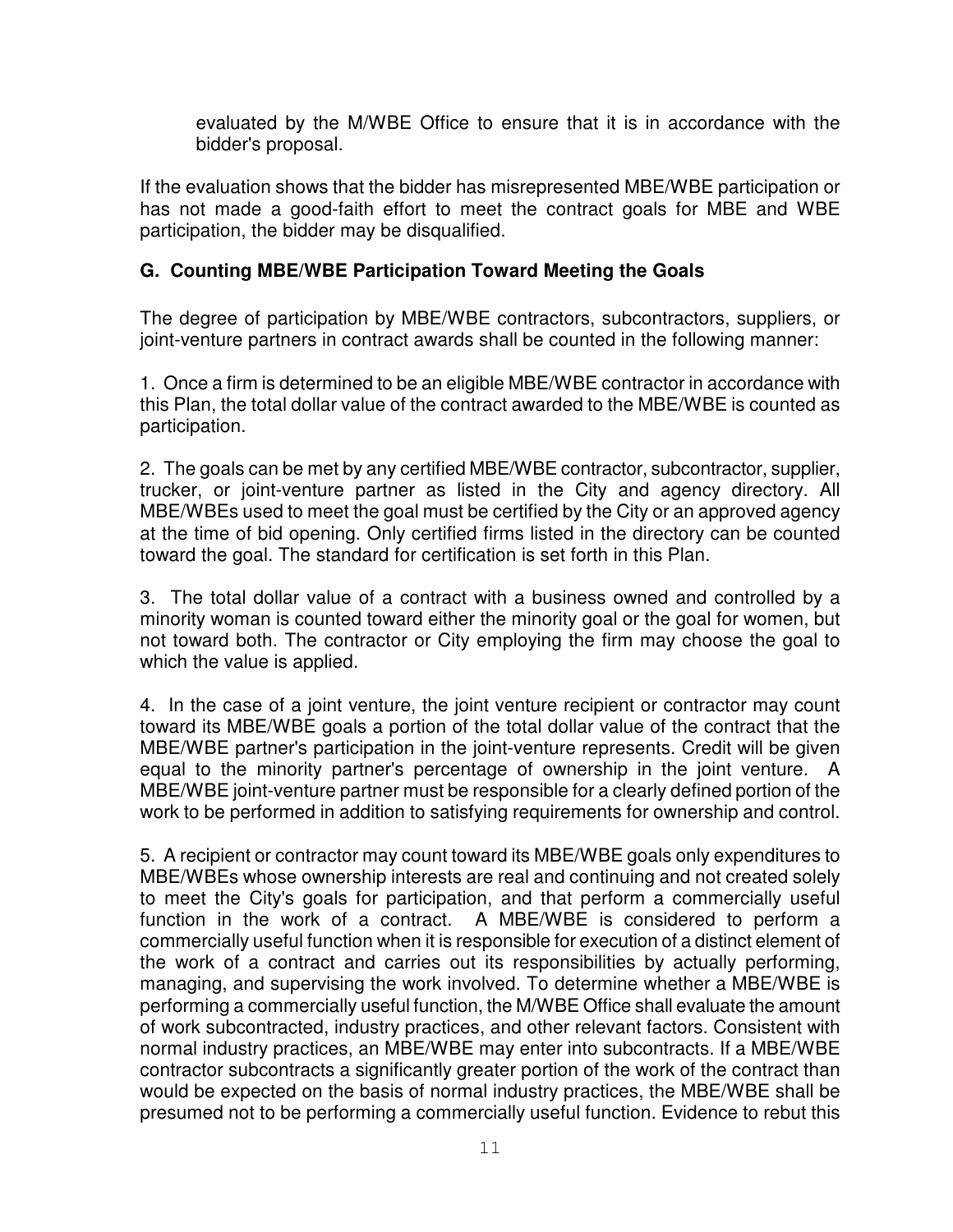presumption may be presented to the City. The MBE/WBE may present evidence to rebut this presumption. The M/WBE Office's decision on the rebuttal of this presumption is subject to review by the City Manager or his designated representative. Once a firm is determined to be an eligible MBE/WBE in accordance with this section, the total dollar value of the contract awarded to MBE/WBE is counted toward the applicable MBE/WBE goals, except as provided in the provisions of this section.

6. A contractor may count toward its MBE/WBE goals expenditures for materials and supplies obtained from MBE/WBE suppliers and manufacturers, provided that the MBE/WBE assumes the actual and contractual responsibility for the provision of the materials and supplies.

## **H. Documentation of Attainment of MBE/WBE Participation Requirements**

In order that the City Manager may make a recommendation to the City as to the responsiveness of bidders, bidders shall be required to submit the following information on each M/WBE-related subcontract:

1. A description of the subcontract and purchase(s) of significant equipment and supplies to be used to perform the subcontract or prime contract, including the name and address of each MBE/WBE firm selected, and the name and telephone number of a contact person;

- 2. The dollar amount of participation of each MBE/WBE;
- 3. A statement of intent from the MBE/WBE subcontractor or material supplier as

a. Identified in Section IV, H(1) above that they intend to contract or supply the materials, or

b. Sworn statements, with appropriate documentation, showing that the contractor made a good-faith effort to comply with the MBE/WBE Plan in accordance with Section

IV, E of this Plan

# *V. PROCEDURES FOR PURCHASING CONTRACTS*

## **A. Purpose and Application**

1. The general purpose of this Program is to help develop and support Minority Business Enterprises and Women Business Enterprises (MBE/WBE) by providing opportunities for participation in purchasing contracts for the City.

2. This Program applies to purchasing contracts over \$20,000 for apparatus, materials, supplies and purchasing contracts for goods where the patent-holder is not the sole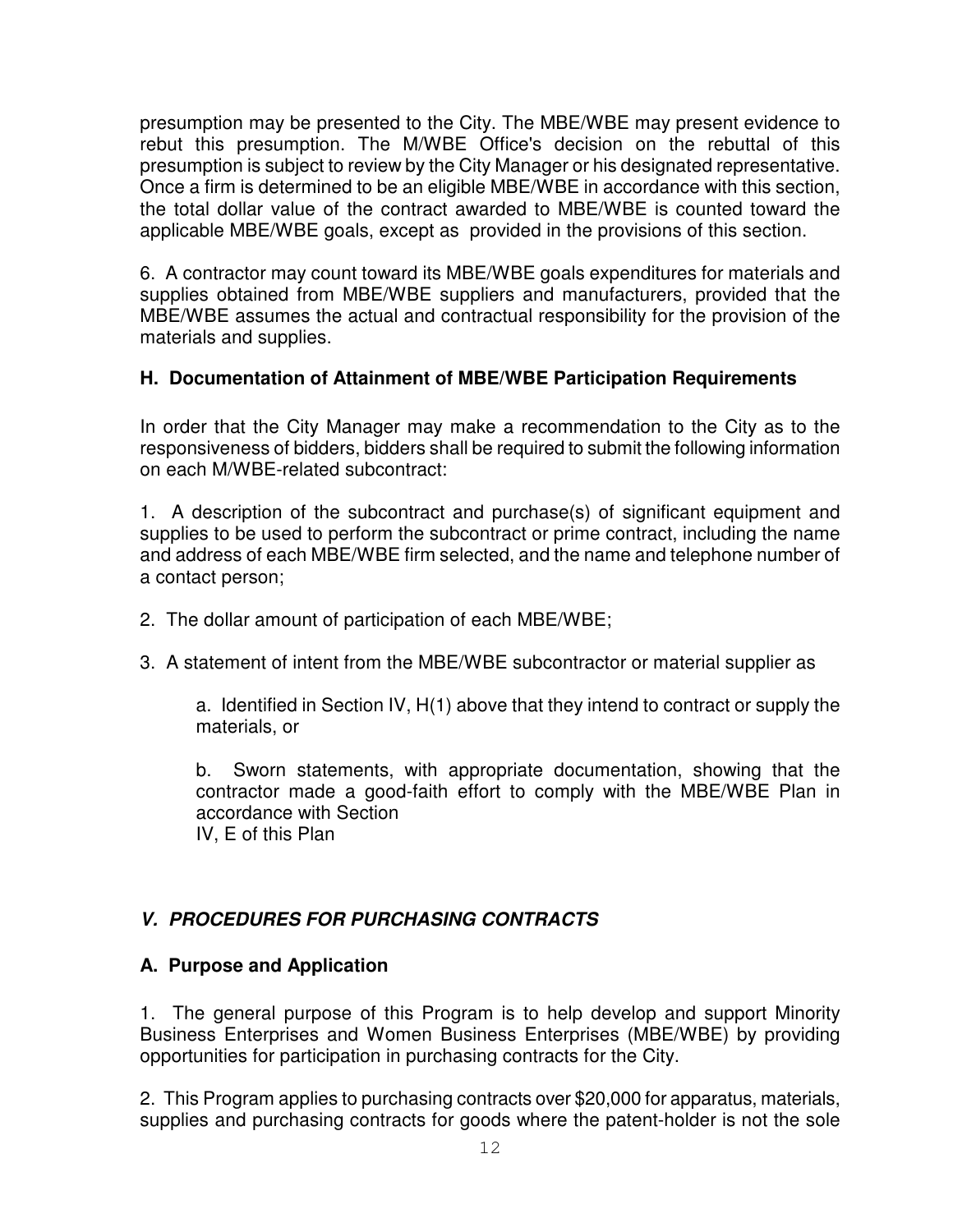supplier. Purchasing contracts will include all procurement by the authorized purchasing agent of various departments.

3. Where contracts are funded in whole or in part with federal or state funds and the grants, loans, or other funding sources containing MBE/WBE requirements, the City Manager may, where permitted by the grantor, meet the Program requirements with the highest MBE/WBE goals.

4. The City Manager will be responsible for monitoring the Program to ensure that the goals are met. Implementation of the Program will be delegated to the M/WBE Office.

# **B. MBE/WBE Goals**

To implement this Program, the goal shall be to award two (2) percent of the total amounts of all purchasing contract awards in each fiscal year to MBE firms, and two (2) percent to WBEs. The goals are effective from the date the City's procedures are approved for a period of three (3) years. It is further the intent of the City to encourage, to the extent allowed, the use of local vendors (defined as located within Pitt County) whenever doing so is consistent with the requirements under G.S. 143-129.

## **C. Certification Standards**

All MBE/WBE vendors used to satisfy the City MBE/WBE goals shall be certified by the City or shall be listed in another acceptable public agency registry.

The M/WBE Office may accept proof of certification from any of the following acceptable agency registries:

- **\*** North Carolina Department of Transportation
- **\*** North Carolina Department of Administration
- **\*** Other North Carolina cities with established certification procedures

# **D. Certification Eligibility Standards**

See Section IV, D (3).

# **E. Decertification Procedure**

See Section IV, D (4).

## **F. City of Greenville Responsibilities**

**1. Identification of MBE/WBE Firms -** The City Department Heads shall maintain a current registry of certified MBE/WBEs, organized by the goods and services the firms provide. The registry shall include the businesses that provide the goods and services routinely procured by the City and a description of the goods and services that the firms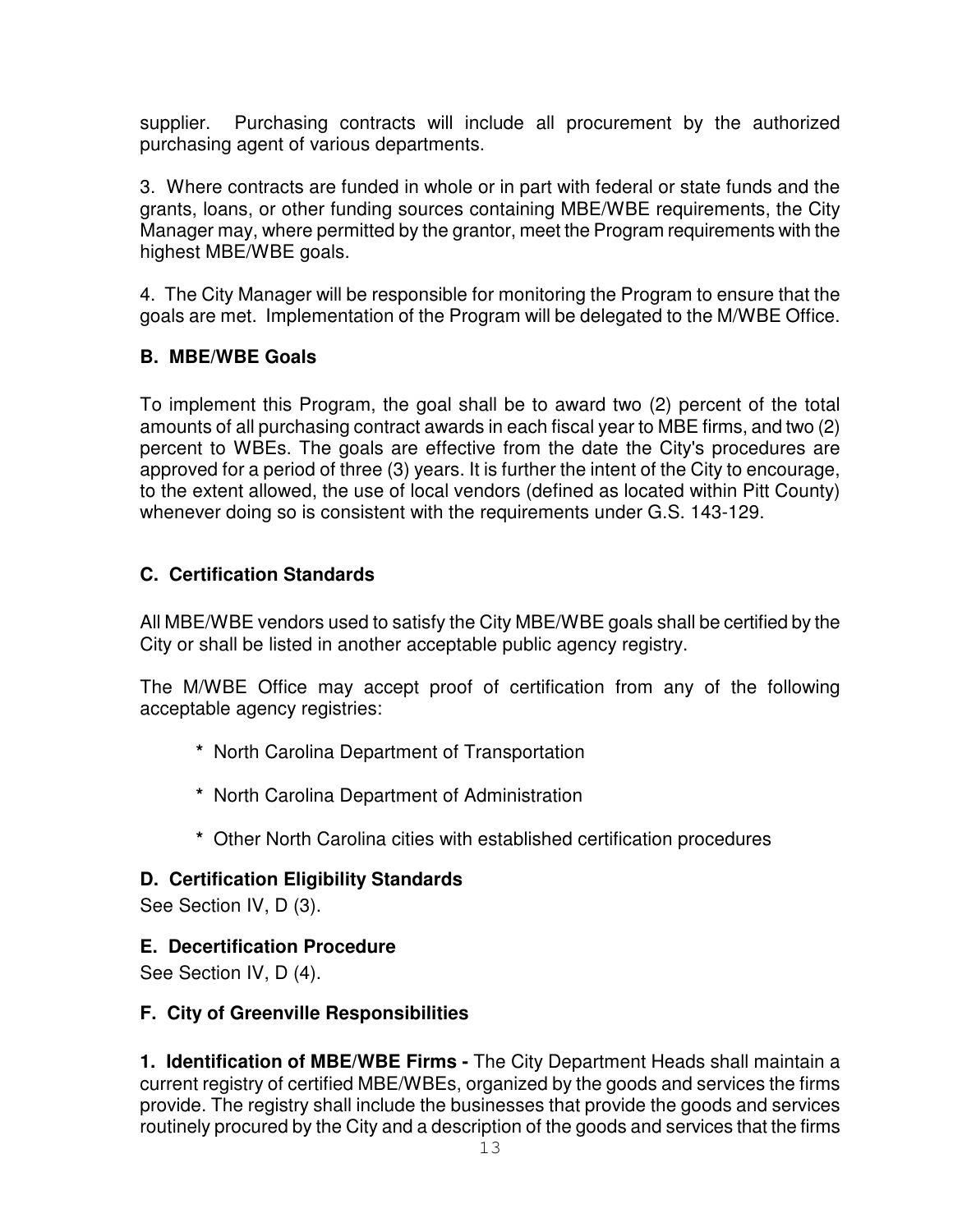are capable of providing. The MBE/WBE Office will be responsible for updating the registry. The registry will include:

- **\*** Business name and address,
- **\*** Name(s) of business owner(s),
- **\*** Type of business (MBE/WBE),
- **\*** Types of goods and services available,
- **\*** Certification and expiration date, and
- **\*** Certification with approved agencies with expiration date.

## **2. Bid Solicitation**

a. The purchasing office of the City and all other departments with direct contracting authority will be responsible for contacting from the registry at least one MBE and one WBE for a price quotation of \$5,000 or more on each purchasing contract. A record of the solicitations for each bid should be maintained, and the MBE/WBE vendors should be identified in the file record.

b. The responses from all MBE/WBE vendors contacted shall be recorded and maintained in the permanent record of the purchase as documentation for annual MBE/WBE reports. The data shall be recorded on either the requisition form or the bid recap form. The departments should maintain this data in their files and use it to prepare the MBE/WBE departmental reports that shall be submitted to the MBE/WBE Program Coordinator annually.

## **G. Award of Purchasing Contracts**

If a purchasing contract is to be awarded, it shall be awarded in accordance with North Carolina General Statutes and/or other applicable City, Commission, and State regulations.

#### **H. Annual Reporting Procedure**

1. The M/WBE Program Coordinator shall submit annual progress reports to the City Manager's Office. The MBE/WBE Purchasing Contracts Program Annual Report shall be prepared by the M/WBE Program Coordinator from information submitted by each department involved in procurement within thirty (30) days of the period. Progress reports shall indicate whether the purchasing contract was for services or goods and shall include the following:

**\*** Number and dollar value of total purchasing contracts by departments;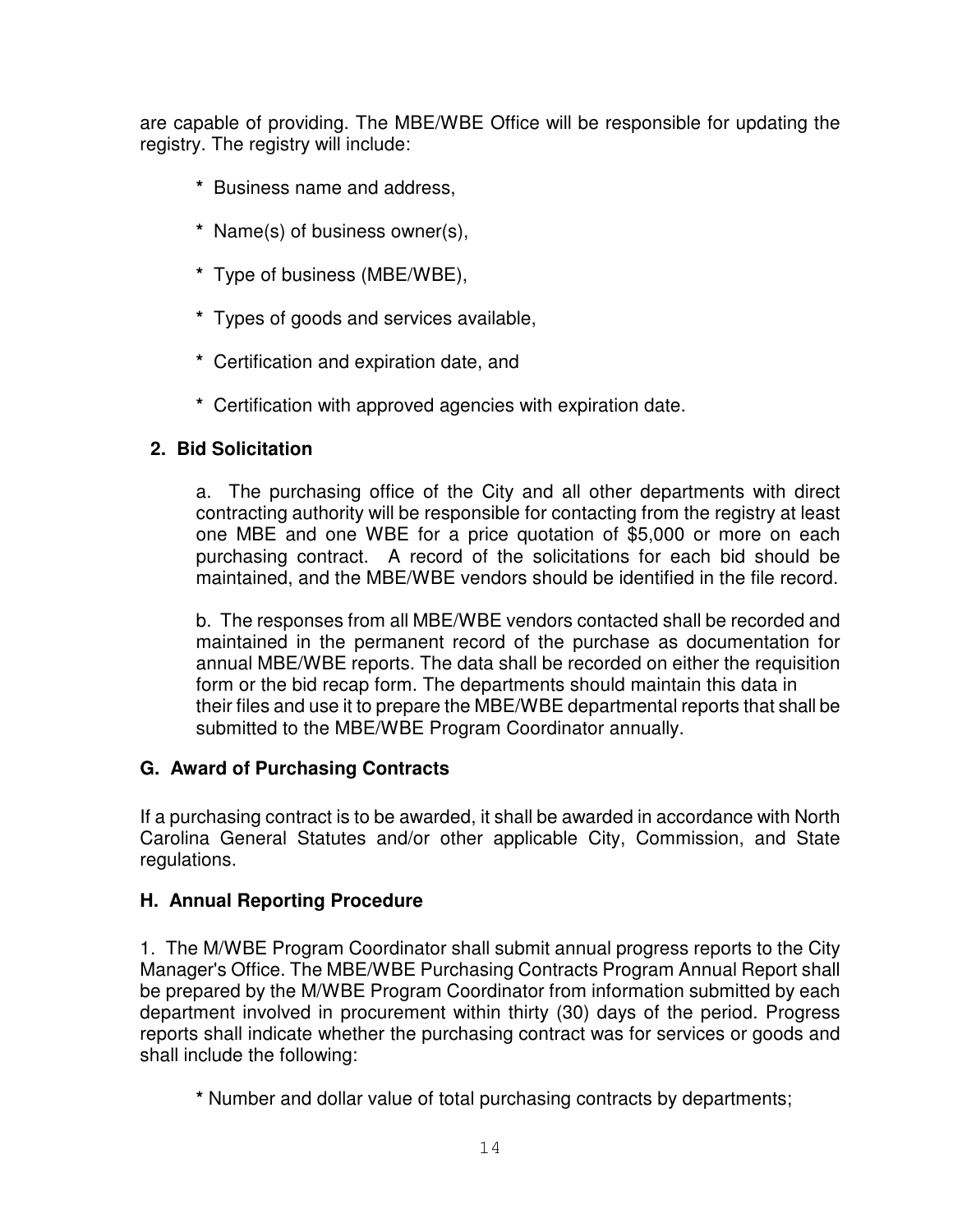**\*** Number and dollar value of all contracts awarded to MBE/WBEs by the department;

**\*** Where departmental goals are not met, the progress report shall specify the reasons and include recommendations for correcting deficiencies.

2. The City Manager shall submit an annual report to the City. The report shall include the total number of purchasing contracts by departments and the number and dollar value of all contracts with MBE/WBE participation. The level of MBE/WBE participation shall be reported annually.

## *VI. PROCEDURES FOR PROFESSIONAL AND PERSONAL SERVICE CONTRACTS*

# **A. Purpose and Application**

1. The general purpose (goal) of this Program is to help develop and support Minority Business Enterprises and Women Business Enterprises (MBE/WBE) by providing opportunities for participation in the performance of the City's professional service contracts and personal service contracts (hereinafter referred to as service contracts).

2. This Program applies to all service contracts except contracts under \$5,000, and in those unique circumstances where the City Manager determines that an exception is necessary.

3. Where contracts are funded in whole or in part with federal or state funds and the grants, loans, or other funding sources containing MBE/WBE Program requirements, the City may, where permitted by the grantor and not otherwise required by law, seek to achieve whichever MBE/WBE goals are highest.

4. The City Manager or his designated representative will be responsible for administering and monitoring the Program to ensure that appropriate action(s) are taken in an attempt to achieve the goals.

## **B. MBE/WBE Goals**

To implement this Program, the goal shall be to award four (4) percent of the total service contract dollars awarded in each fiscal year to MBE firms and four (4) percent to WBE firms. The goals will become effective on the date that the City approves the Plan and continue for a period of three (3) years.

## **C. City of Greenville Responsibilities**

- 1. Identification of MBE/WBE Firms
	- a. The MBE/WBE Office shall establish and maintain a registry of certified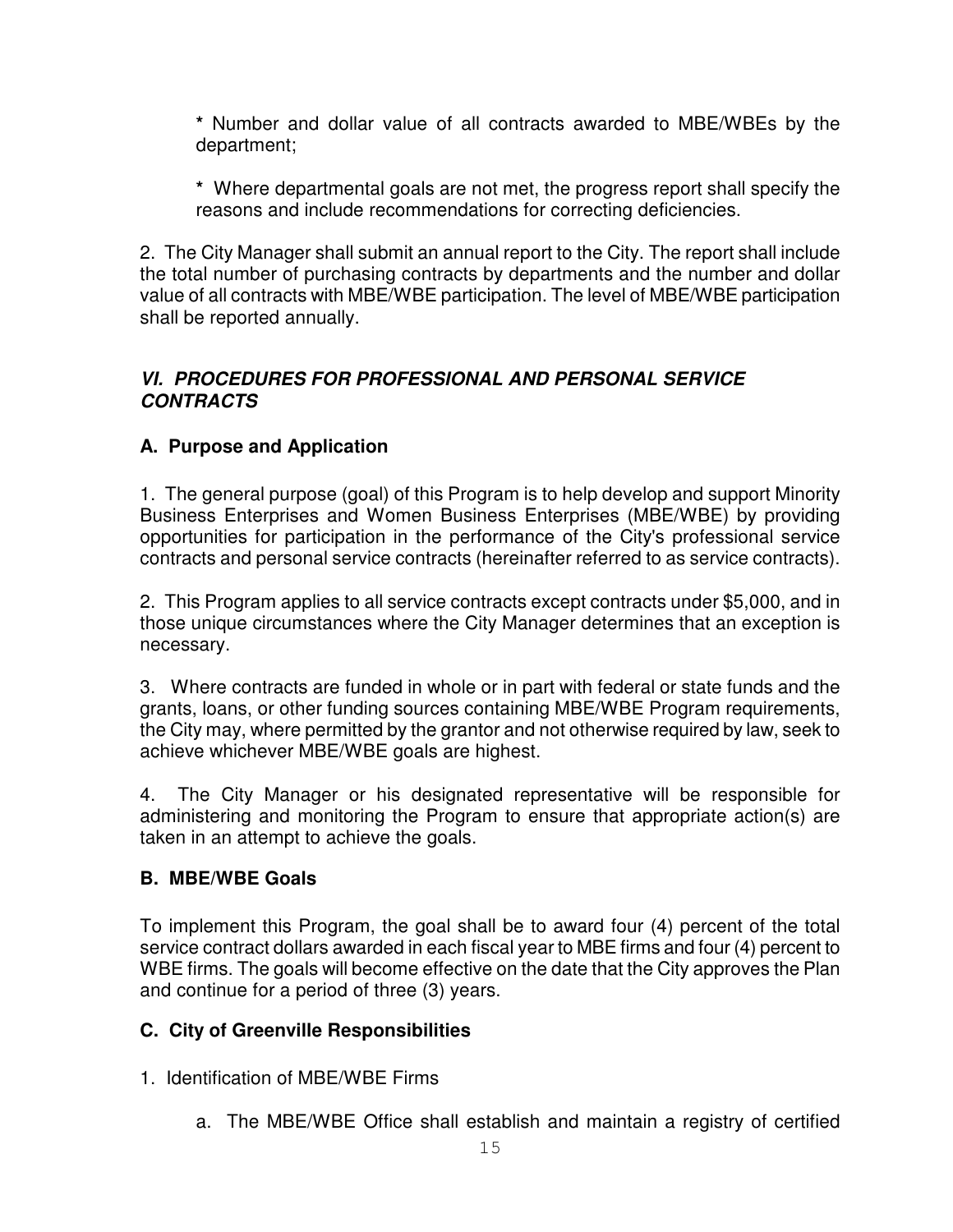MBE/WBE service providers that shall be made available to all departments to assist them in identifying appropriate MBE/WBE service providers that can be used to meet the City's MBE/WBE goals. The registry shall include the businesses which provide the services routinely procured by the City and a description of the services which the businesses are capable of providing. The registry will not constitute a recommendation or endorsement of any listed business. The registry will include:

- **\*** Business name, address, and telephone number,
- **\*** Name(s) of business owner(s),
- **\*** Type of services available,
- **\*** Type of certification (MBE/WBE), and
- **\*** Certification and expiration date with the City, or an acceptable agency.

b. The City shall advertise annually and throughout the year as deemed necessary for MBE/WBE service providers. Advertisements shall be placed with minority/women-focused publications (state and local). Notification will also be sent to community organizations which might have knowledge of MBE/WBE firms.

c. The department heads and M/WBE Program Coordinator should attend local and regional business fairs to promote the MBE/WBE Program. The departments shall also identify potentially eligible service providers through affirmative action efforts and the normal course of business. The names of identified businesses shall be forwarded to the M/WBE Office.

2. Mailing List

Each department shall establish and maintain for its own use a mailing list to be used to announce applicable service contracts. The mailing list shall include MBE/WBE service providers. Businesses on the mailing list should be drawn from the registry and any other sources available to the departments to identify businesses to perform the contract services. The mailing list should be updated regularly.

## **D. Certification**

The professionals and service providers listed in the registry must be certified by the City of Greenville or an acceptable agency. The acceptable agencies are:

- **\*** The North Carolina Department of Transportation,
- **\*** The North Carolina Department of Administration, and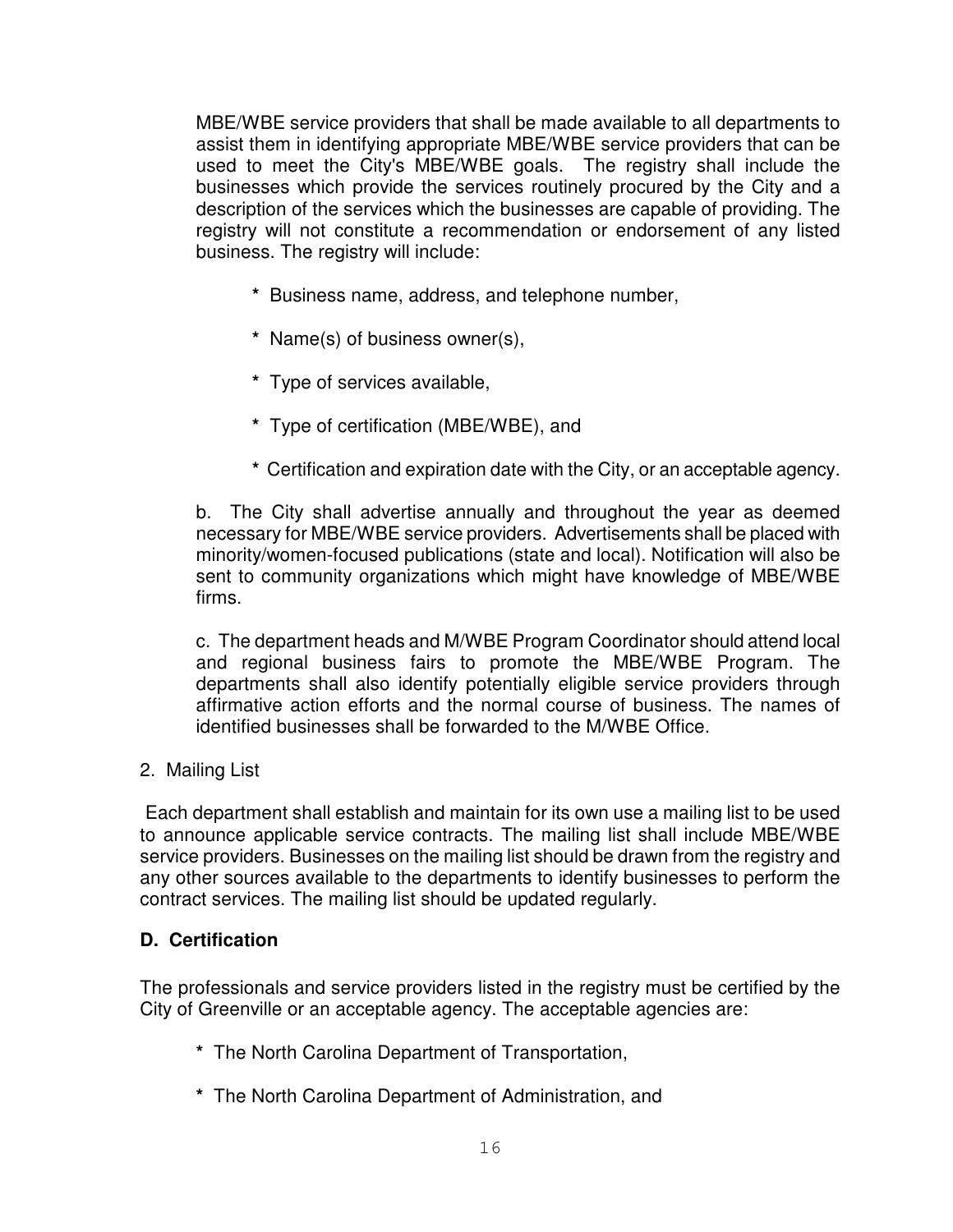**\*** Other North Carolina cities with established certification procedures.

Each of these agencies publish a directory of certified businesses for use as a reference document to identify eligible minority and women service providers. The M/WBE Office will certify eligible MBE/WBE service providers. The term of certification is 24 months. All MBE/WBE providers must be recertified. Any provider who is not certified by the City or one of the acceptable agencies must submit a "Minority/Women Business Enterprise Certification Application-Schedule A". The M/WBE Office will review and process the completed application. An interested service provider can obtain copies of the Certification Application from the M/WBE Office.

## **E. Certification Appeals Process**

Certification decisions made by the M/WBE Office can be appealed by the applicant, a City department, or any other interested party. Appeals must be delivered to the M/WBE Office in writing, to be forwarded to the City Manager's Office. An unsuccessful applicant for MBE/WBE certification with the City is allowed ten (10) working days after the receipt of the certification decision to appeal. A third-party challenge may be submitted at any time and must include the reason for the challenge. Written appeals will be reviewed by the City Manager, who will render a final decision.

## **F. Request for Proposals and Bids**

MBE/WBE contract goals shall be set for service contracts over \$5,000. The request for proposal/qualifications shall state the contract goals of four (4) percent for both MBE/WBE Professional and Personal Service contractors.

It is not required that contracts under \$5,000 meet the contract goal. When possible, at least twenty-five (25) percent of the businesses notified of the contract opportunity shall be MBE/WBE. A list of all providers notified and the date their response was received shall be provided to the M/WBE Office on the Department Reporting Form for review semi-annually.

## **G. Meeting MBE/WBE Goals**

Goals must be met by awarding contracts to certified MBE/WBE service providers. The MBE/WBE must be certified at the time of the contract award. Service providers not certified at the time of the contract award will not be counted towards MBE/WBE goals. MBE/WBE goals may be met by a certified joint venture or partnership. In the case of joint ventures or partnerships, MBE/WBE participation counted toward the goal will be equal to the percentage of the total dollar value of the contract that the MBE/WBE partner is responsible for performing.

A MBE/WBE that is not certified with the City nor an approved agency at the time the request for proposal is released must submit a completed certification application to the M/WBE Office at least two (2) working days before proposals are due. If the certification application is not received on time or if the M/WBE and/or purchasing office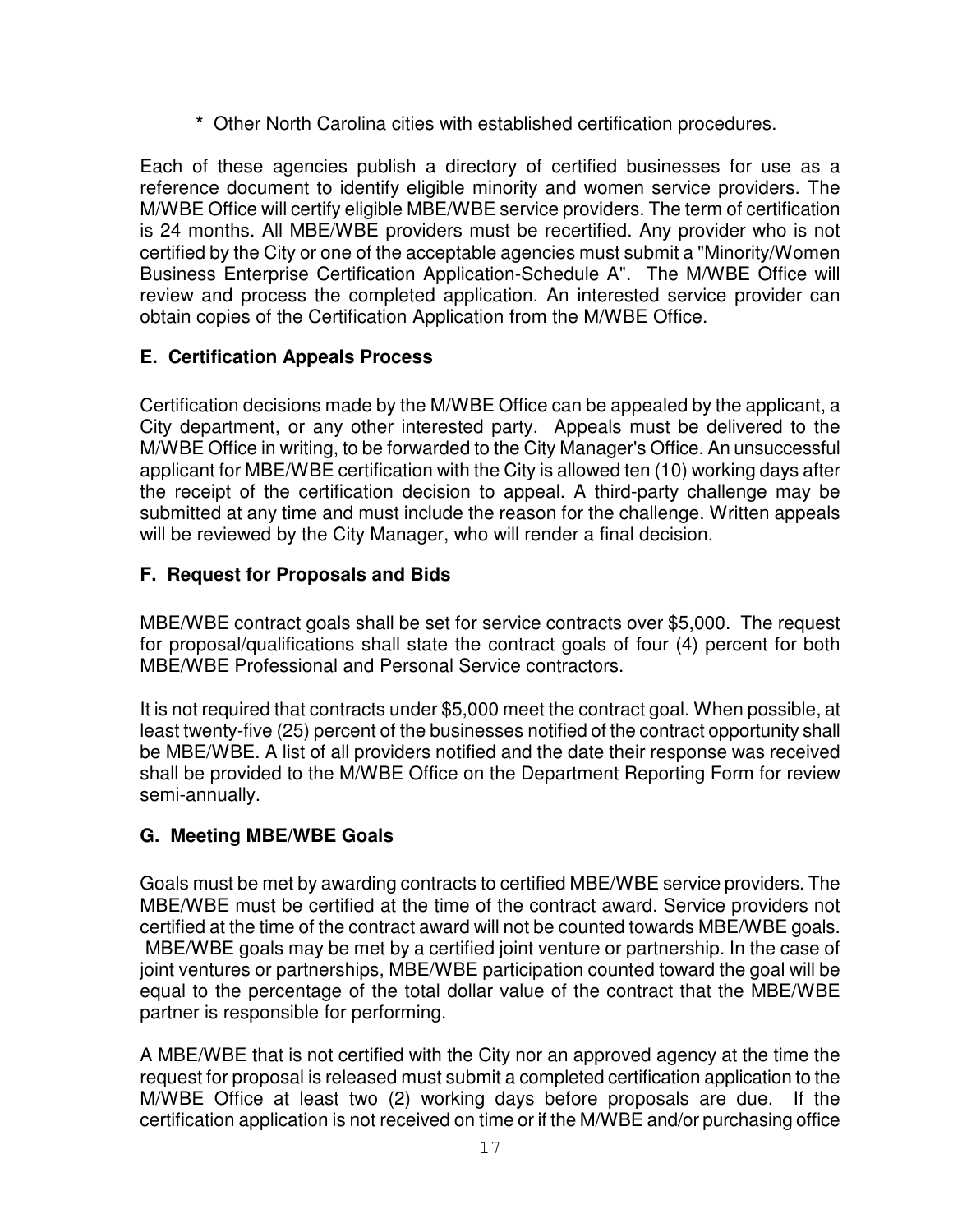determines that the business is not certifiable, then the business will not be counted towards the MBE/WBE goals if it is employed as a service provider.

#### **H. Counting MBE/WBE Participation**

The total value of a contract with a business owned and controlled by minority women is counted toward either the minority goal or the goal for women, but not toward both. The service provider or City departments may choose the goal to which the contract value is applied.

If a determination is made by the M/WBE Office that the goals have not been met, the prime service provider will be required to submit a good-faith effort statement prior to awarding of the contract.

#### **I. Provider Good-Faith Efforts**

The following is a list of the efforts that should be made by the prime service provider to encourage MBE/WBE participation. In order to receive credit for having made "good faith efforts", the service provider should document all actions taken to include the following:

1. Attending pre-bid meetings scheduled by the department;

2. Identifying selected specific items of the project which could be executed by a MBE/WBE;

3. Soliciting MBE/WBE service-provider participation through advertisements in circulation media, trade publications, and minority-focused media;

4. Contacting local businesses, businesses owned by minorities or women, and associations or business development centers which disseminate information to local businesses and businesses owned by minorities or women in a timely manner to allow sufficient time for MBE/WBEs to respond;

5. Following up on initial solicitations of interest by contacting the MBE/WBE to determine whether the MBE/WBE was interested in performing specific items of the project;

6. Attempting to enter into joint venture or partnership arrangements with MBE/WBEs and provide interested MBE/WBEs with information about the requirements for the project;

7. Providing assistance to MBE/WBEs in review of Requests for Proposal and work to be done by sub-service providers;

8. Using available directories of certified MBE/WBEs and other available resources;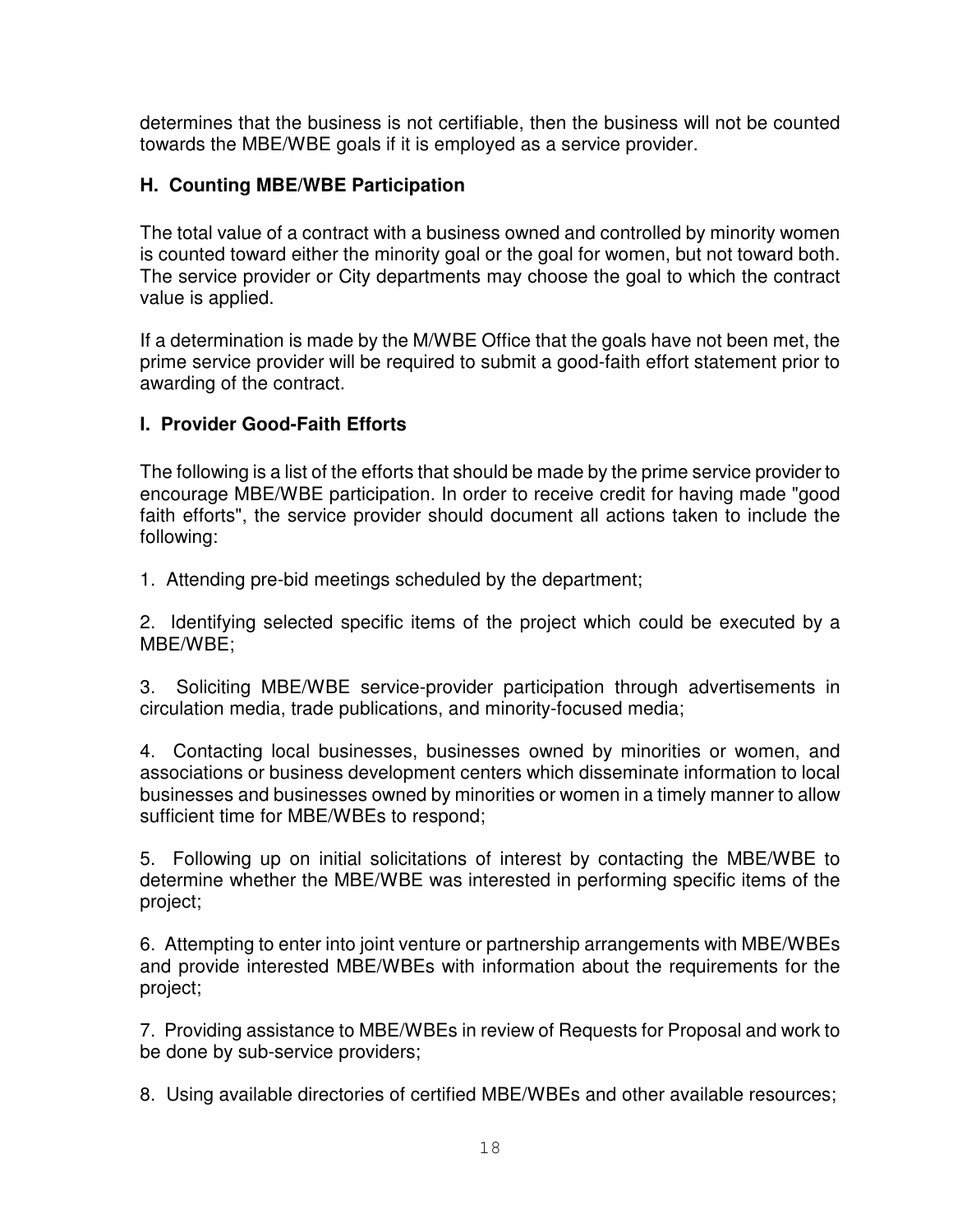9. Ensuring that the proposer negotiated in good faith with the MBE/WBE and did not unjustifiably reject as unsatisfactory quotes prepared by any Minority or Women Business Enterprise;

10. Making every effort to obtain Minority and Women Business Enterprise participation that could reasonably be expected to produce a level of participation sufficient to meet the goals of the City; and

11. Providing interested minority and women businesses with information relative to project requirements.

## **J. Documenting Good-Faith Efforts**

If the prime service provider does not meet the goals for MBE/WBE participation at the time of proposal submittal, then the following documents indicating "good-faith efforts" should be submitted as a minimum:

1. A report of all proposals received by the prime service provider from MBE/WBE subproviders that must indicate the action taken by the prime provider in response to the proposals submitted to it. In cases where proposals have been rejected, the reason for rejection must be indicated.

2. Documentation of efforts to enter into agreements with MBE/WBEs for sub-provider work or arrangements for joint venture, partnership, or other multi-entity relationships. Also included should be a statement of why agreements or arrangements were not made.

3. Proof of contact with MBE/WBEs and associations or business development centers that disseminate information to MBE/WBEs.

4. A copy of letters sent to groups in Section VI, J(3) above notifying them of the proposer's intent to submit a proposal to the City. The letter should indicate the areas of work available for sub-providers.

5. Description of assistance provided to MBE/WBEs in review of proposal documents and work to be done by sub-providers.

6. Description on use made by service providers of available resources such as directories of MBE/WBEs.

7. Documentation of advertisements sent to general circulation media, trade publications, and minority-focused media.

8. Proof of attendance at any pre-bid meeting.

If the service provider fails to meet the MBE/WBE goals with its proposed service team and cannot provide documentation of "good-faith efforts", these failures will be noted to